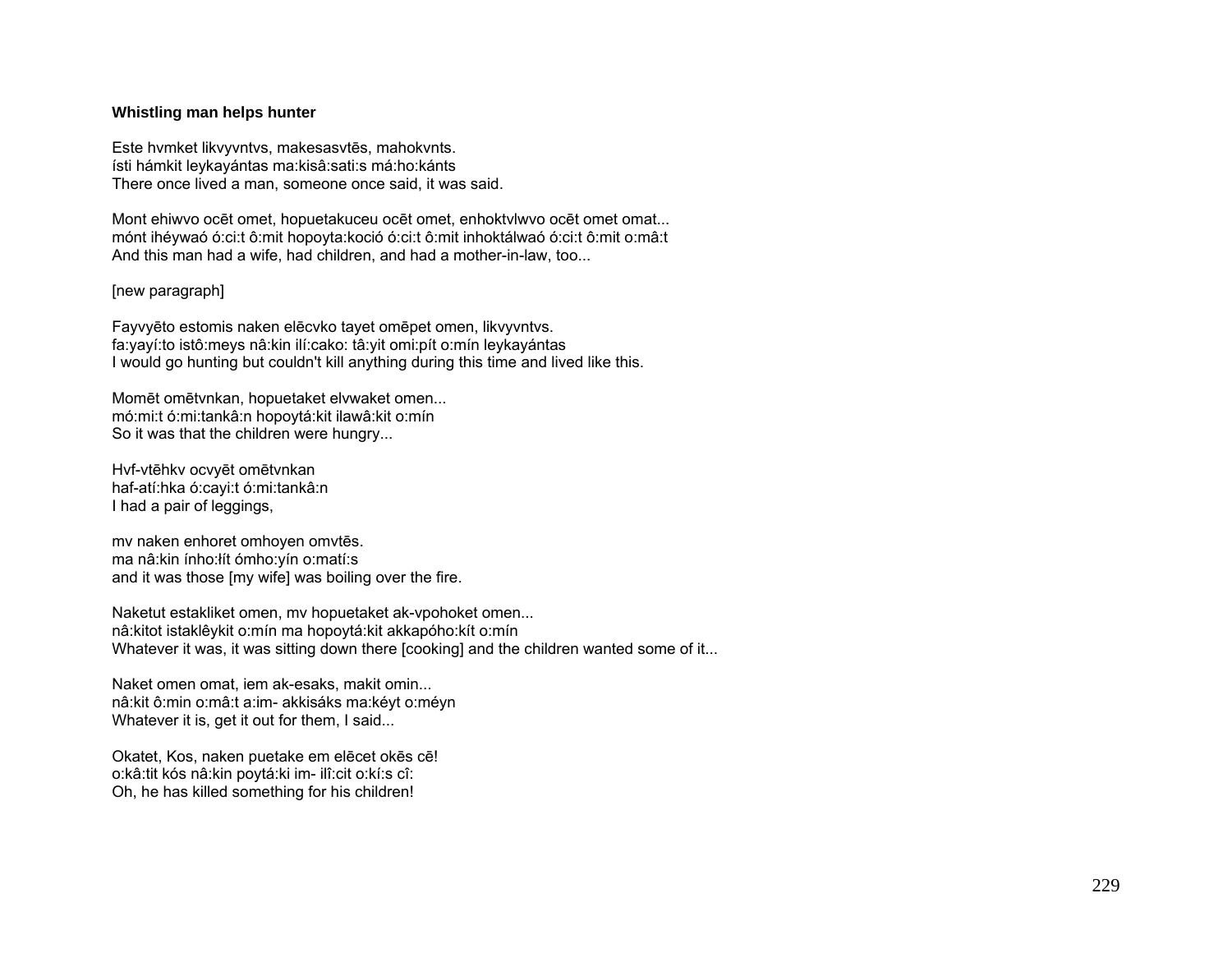Iem ak-esaks! cvkihocet omisat a:im- akkisáks cakéyho:cít o:mêysa:t Get it out for them! [my mother-in-law] said,

iem ak-ēset omat, mv hvf-vtēhkv-leskv ocvyvtēn enhorēpet omehpvtet... a:im- ákki:sít o:mâ:t ma haf-ati:hka-líska ó:cayáti:n inhołî:pit omíhpatit so they took it out for them and I realized [my wife] had been boiling the old leggings I used to have.[12]

Iem ak-eshoyen pvpaken hēcit taklikvyisat a:im- akkísho:yín papa:kín hi:céyt taklêykayeysa:t She took it out for them, and I sat and watched them eat it awhile,

momusen ayvyvntvs. mô:mosin a:yayántas and then left.

[new paragraph]

Naken elehcvkotut omat kērrit omvyis, nâ:kin ilíhcako:tot o:mâ:t kî:łłeyt o:mayêys I knew that I couldn't kill anything,

fayvrant ayat, ayet arit cvhvpo erhayēpit eraklikvyvntvs. fá:yałá:nt a:yâ:t a:yít a:łéyt cahapó: iłha:yî:peyt iłákleykayántas but I went to hunt, went a distance, set up my camp, and settled in.

Momat fotkusēt vrēpesasacoken pohit takwakkē pvyvntvs. mó:ma:t fo:tkosí:t ałi:pisâ:sacókin pô:heyt takwakkĭ:npayántas And I heard someone whistling as I lay there.

Moman eccv-kotaksen cvwēpus ayet arit omvyvntvs. mó:ma:n icca-kotáksin cawî:pos a:yít a:łéyt o:mayántas And I had taken my bow and arrows with me.

Mont mv eccv-kotakseu atak-vpoyēpit takwakkit omvyisan, mónt ma icca-kotáksió a:takkapo:yî:peyt takwâ:kkeyt o:mayêysa:n And I had my bow and arrows lying beside me as I lay there,

mv este fotkē arvcokē pohvyat hvyatkē pokan ma ísti fo:tkí: a:łacóki: pô:haya:t haya:tkí: po:kâ:n when I heard that person whistling at daybreak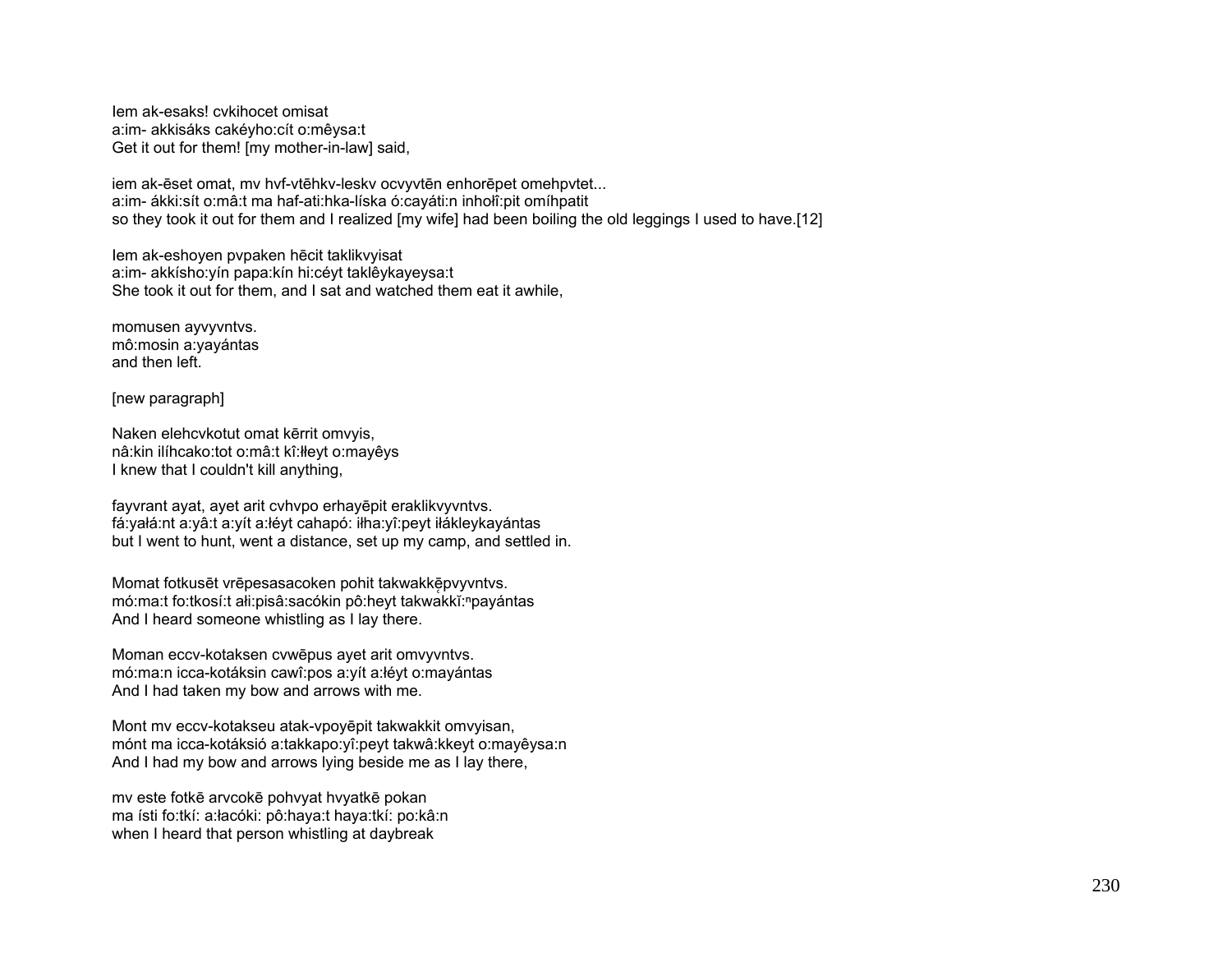eton etohtvlkuset yoh-vyēpet oken hēcvyvntvs. itón itohtálkosit yóhhayi:pít o:kín hi:cayántas and saw him pass by going tree to tree.

Momet vyēpet rvsumiken mo:mít ayi:pít 'łasomêykin Then he kept going till he was out of sight,

takwakkvyof, hvtvm erhvtapket ervlakvntvs. takwâ:kkayo:f hatâm íłhata:pkít iłála:kántas and when I lay down again, he climbed down and came back.

[new paragraph]

Momat mv eccv-kotakse momet rē 'svpvkēn ocit omvyisekv, mo:mâ:t ma icca-kotáksi mo:mít łí: 'sapakí:n ó:ceyt o:mayêysika And I had my bow and arrows,

momusen mv este vlakat mv rē ocvyan rascahwet, mô:mosin ma ísti ala:kâ:t ma łí: ó:caya:n ła:scáhwit so the man who had come went to where my arrows were and got them,

momusen 'mvlvpotē hayet rē tat omvlkvn 'svm etekvcēyet mô:mosin málapo:tí: ha:yít łí:-ta:t omălⁿkan 'sam- itíkaci:yít checked to see if they were straight, and broke them all in two,

'svm vpvlatet pohyet, 'sam- apála:tít póhyit and after throwing them all away,

momusen hvtvm eccv-kotakseu ratak-ehset mô:mosin hatâm icca-kotáksió ła:takkíhsit went and got the bow

mvo kotaticet vyēcicē monket maó kotá:teycít ayí:ceycí: mônkit and continued bending it back and forth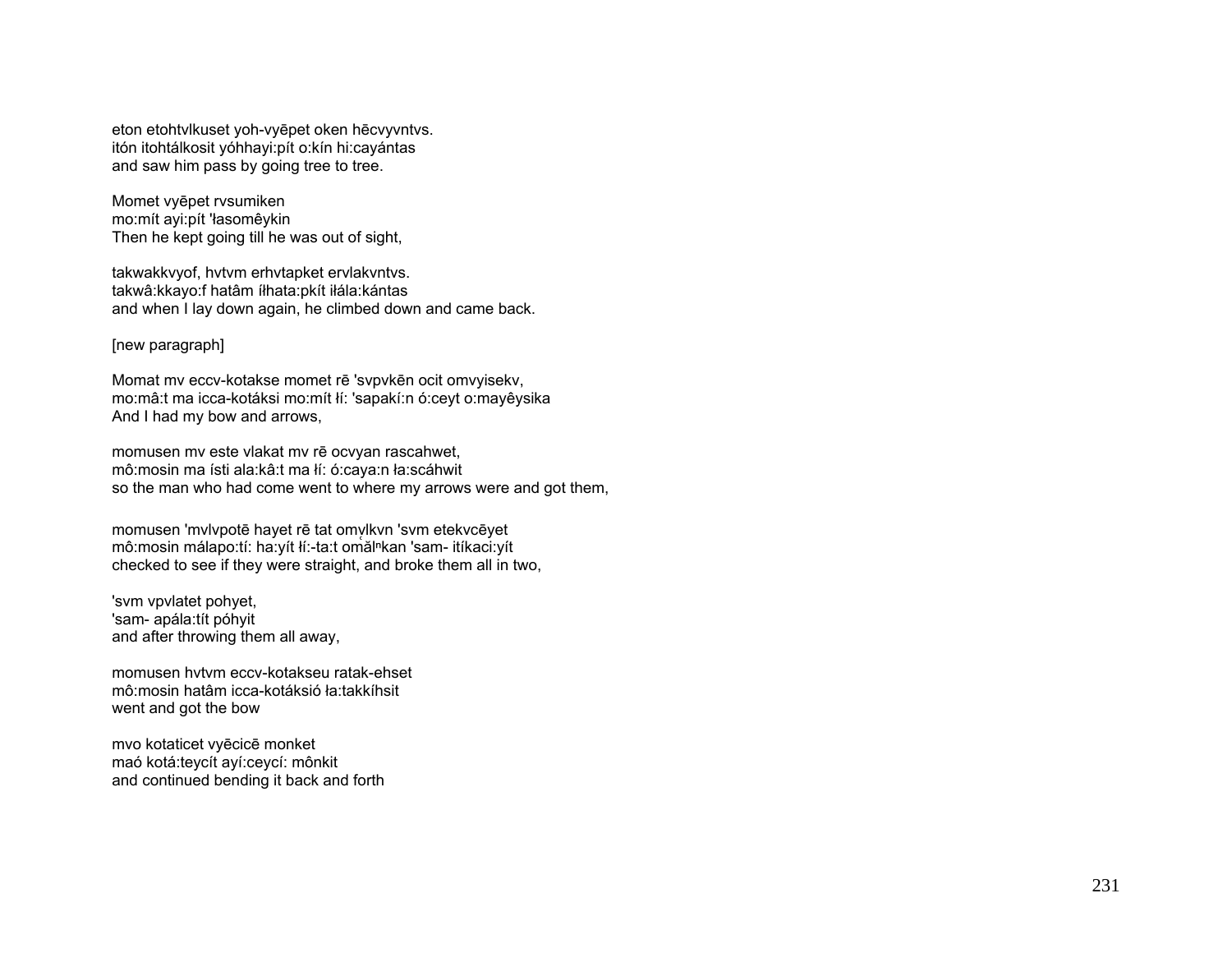mvo vm etekahcet vm vwihket... maó am- itikáhcit am- awévhkit until he broke that, too, and threw it away...

Eccv-kotakse rē omakat estomēckv-tokon esaret ontsken ohmyttis, maket takhuerisat vyēpvntvs. icca-kotáksi lí: o:mâ:ka:t istomí:cka-tó:ko:n isa:lít ónckin óhmátteys ma:kít takhôyłeysa:t ayi:pántas The bow and arrows you carry are worthless, he said, and stood awhile, then went away.

Mohmet sumkehpat, hytym fotkat vrēpacoket omisat, móhmit somkíhpa:t hatâm fo:tkâ:t ałi:pacókit o:mêysa:t Then he went out of sight, but I heard him whistling again,

hytym matypomēt eto etohtylkusēt yoh-vyēpet oken hēcit taklikin, hatâm ma:tapó:mi:t itó itohtálkosi:t yóhhayi:pít o:kín hî:ceyt taklêykeyn and I sat and watched him pass by going from tree to tree in the same way as before.

ayet rvsumiken... a:vít 'łasomêvkin and he kept going until he was out of sight.

Vcewē haken, hytym erhytypkēpēs komyken rylakyntys. acíwi: hâ:kin hatâm iłhatapkî:pi:s kô:makin łála:kántas After a long while, he climbed down and came back.

Moman my fotke hyte eto yoh-ayof hecvyan, mo:mâ:n ma fo:tkí: hatí itó yóhha:yô:f hi:cayâ:n When I saw that whistler going across the trees,

eccv-kotakse cvwēt yoh-vyēpet oken hēcvyēt omvntvs. icca-kotáksi cawí:t yóhhayi:pít o:kín hi:cayí:t o:mántas I saw that he carried a bow and some arrows as he passed by.

[new paragraph]

Momen my erhytapkē rylakat eccy-kotakse cawet mo:mín ma íłhata:pkí: łála:kâ:t icca-kotáksi câ:wit When he had gotten down as he returned again,

momet reu 'svpvkēn resvm vlakvntvs. mo: mít łió 'sapakí: n 'łisám- ala: kántas he was carrying the bow and the arrows together and brought them to me.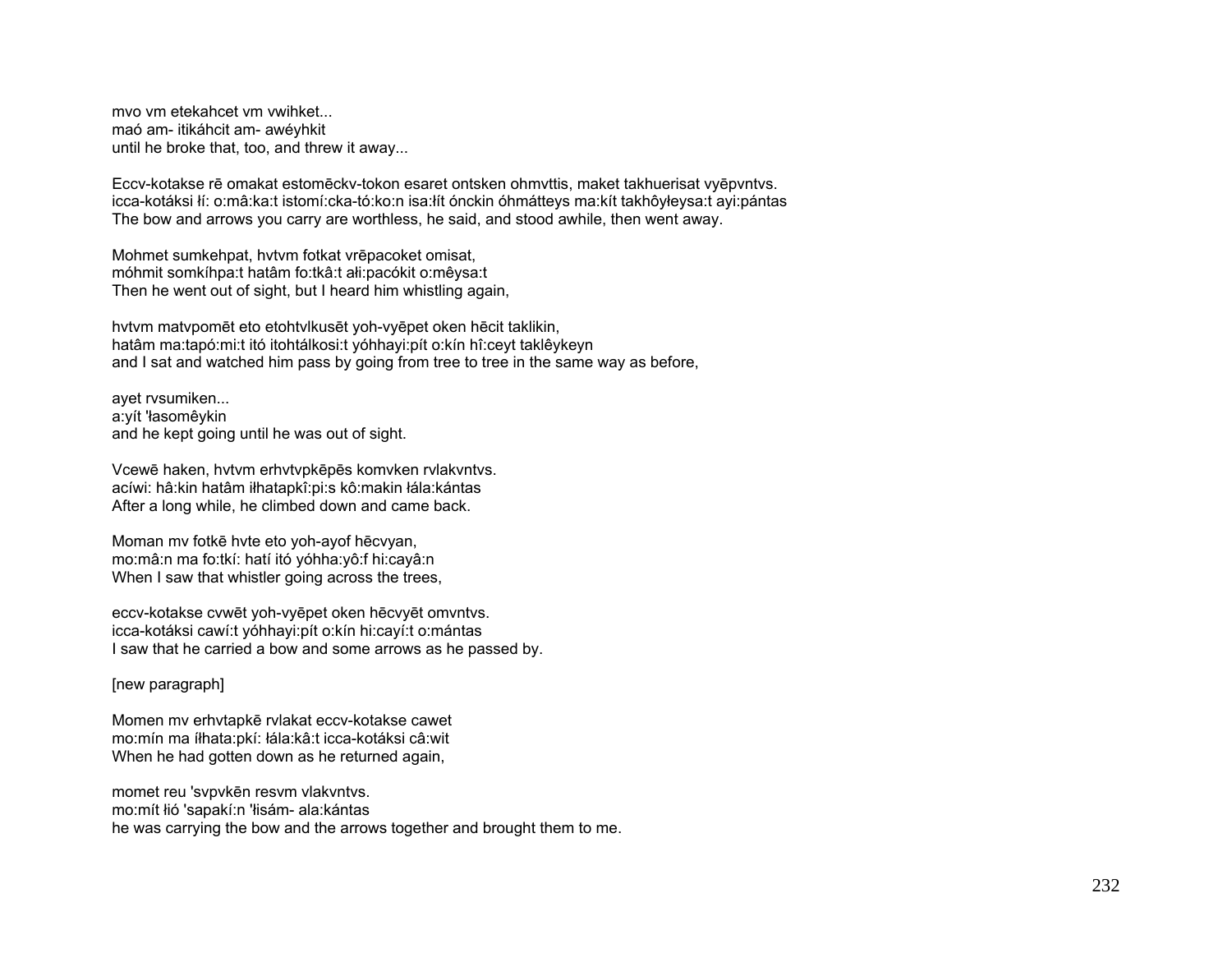Mohmet okat, Heyvn esfayetskvrēs. móhmit o:kâ:t hiyán isfá:yíckáłi:s Then he said, You will hunt with these,

Mont estv fvccvn vyvranvyat, vm onahyet okat, mónt ísta fáccan ayáła:nayâ:t am- onáhyit o:kâ:t and told me what direction to go in, saying,

Pvne 'svhokkolē erakhvtapketsken, paní 'sahókko:lí: iłákhata:pkícka:n You will go down into the second ravine,

eco rakkēt 'co-honvnwvt vlaken hecetskvrēs. icó łákki:t 'co-honánwat ala:kín hicíckáłi:s and there you will see a very large deer, a buck, coming [toward you].

Momis mv tat elehcetskvs. mô:meys má-ta:t ilíhcíckas But you must not kill that one.

Momen hvtvm vlvkvrēs. mo:mín hatâm alákáłi:s And another one will come.

Momis mvo elehcetskvs. mô:meys maó ilíhcíckas But you must not kill that one, either.

Momis eco yicē 'sostan cutkosēt vlakvrēs. mô:meys icó yeycí: so:stâ:n cŏ:<sup>n</sup>tkosi:t alákáłi:s But the fourth deer that comes will be a small one.

Mvn elēcetskvrēs. mán ili:cíckáłi:s That one, you will kill.

Mvn elēcofvt, erenyopvn estomvkēn eco elēcepetv ceyacat, mán ili:cô:fat iłinyopán isto:makí:n icó ili:cipíta ciya:câ:t When you kill that one, from then on, you may kill whatever kind of deer you want,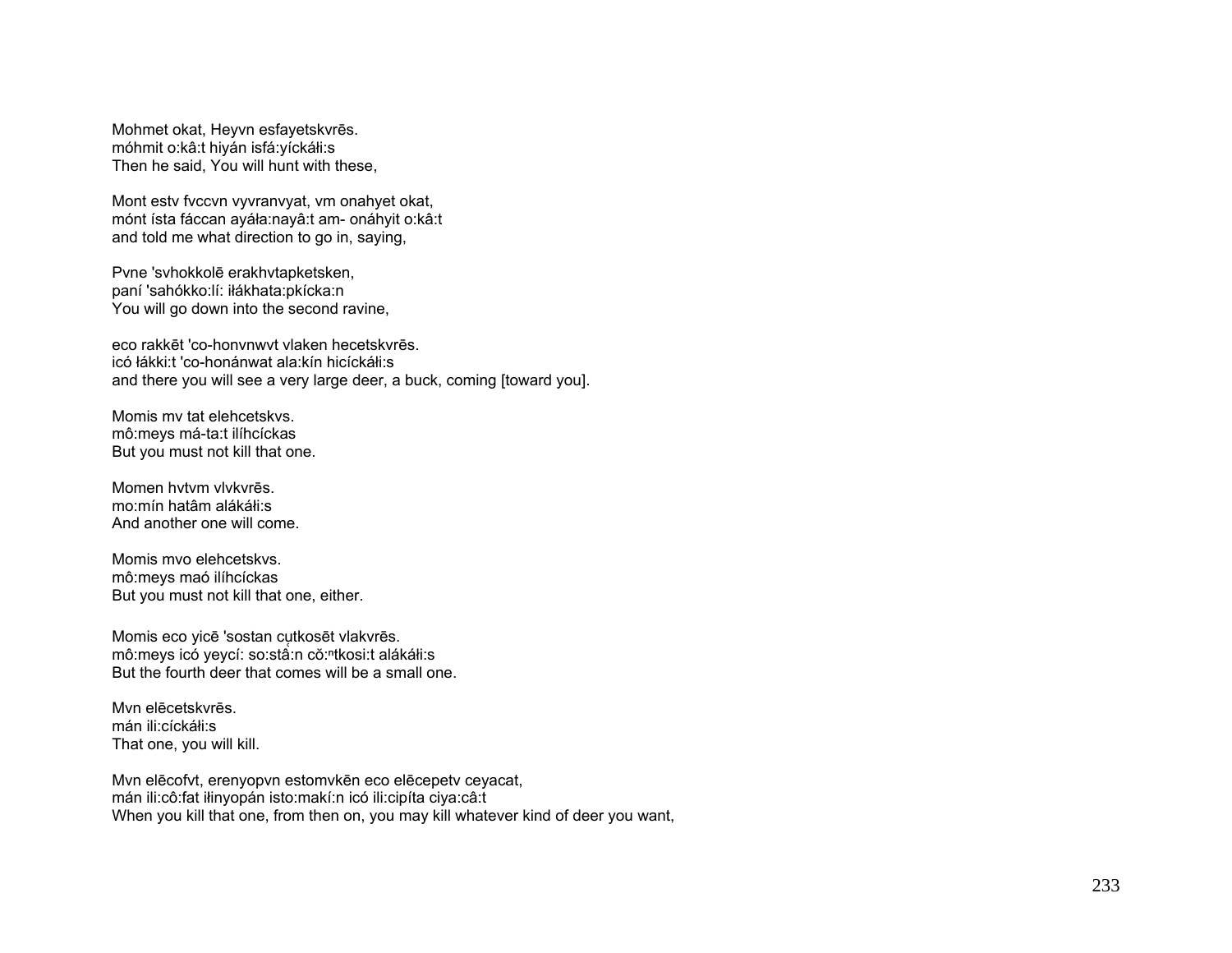mvn estomusēn ceyacat pvsvtepetskvrēs, cvkihcet vyēpet omvnken, mán istô:mosi:n ciya:câ:t pasatipíckáłi:s cakéyhcit ayi:pít o:mánkin he told me and went away,

momusen mvn okhoyvtētok, momusen ayvyvntvs. mô:mosin mán okhô:yati:to:k mô:mosin a:yayántas and as soon as he told me, I went.

[new paragraph]

Mont mvn okhoyvnkekv, komvken ayit, mónt mán okhô:yankika kô:makin a:yéyt And I thought about what was said to me,

mv pvne okhoyvtē erorvyan, ma paní okhô:yati: iło:łayâ:n and went until I reached the ravine spoken of,

momvranen okēpvten eco honvnwv vculet orēn rakkēt vlaket omis, mó:mała:nín okî:patin icó honánwa acólit ołí:n łákki:t ala:kít o:mêys and as I was told, a very large old buck was coming,

Mv tat elehcetskvs, mahoket omvnkekv, máta:t ilíhcíckas má:ho:kít ô:mankika but as I was told not to kill that one,

elēcetv 'yackv cvlēpuset omis, ili:citá yá:cka cali:posít o:mêys even though I was dying to kill it,

monkon cvkihocen arvyet omis onkv mónko:n cakéyho:cín a:łayít o:mêys ônka because I was told not to,

komvken likin hoyahnet aret vyehpen... kô:makin lêykeyn hoyáhnit a:łít ayíhpin I sat until the buck went past and continued going...

Hytvm likvyof, hytvm matypomytēket vlaket omis, hatâm lêykayo:f hatâm ma:tapŏ:<sup>n</sup>matî:kit ala:kít o:mêys When I sat down again, one about the size of the first one came along,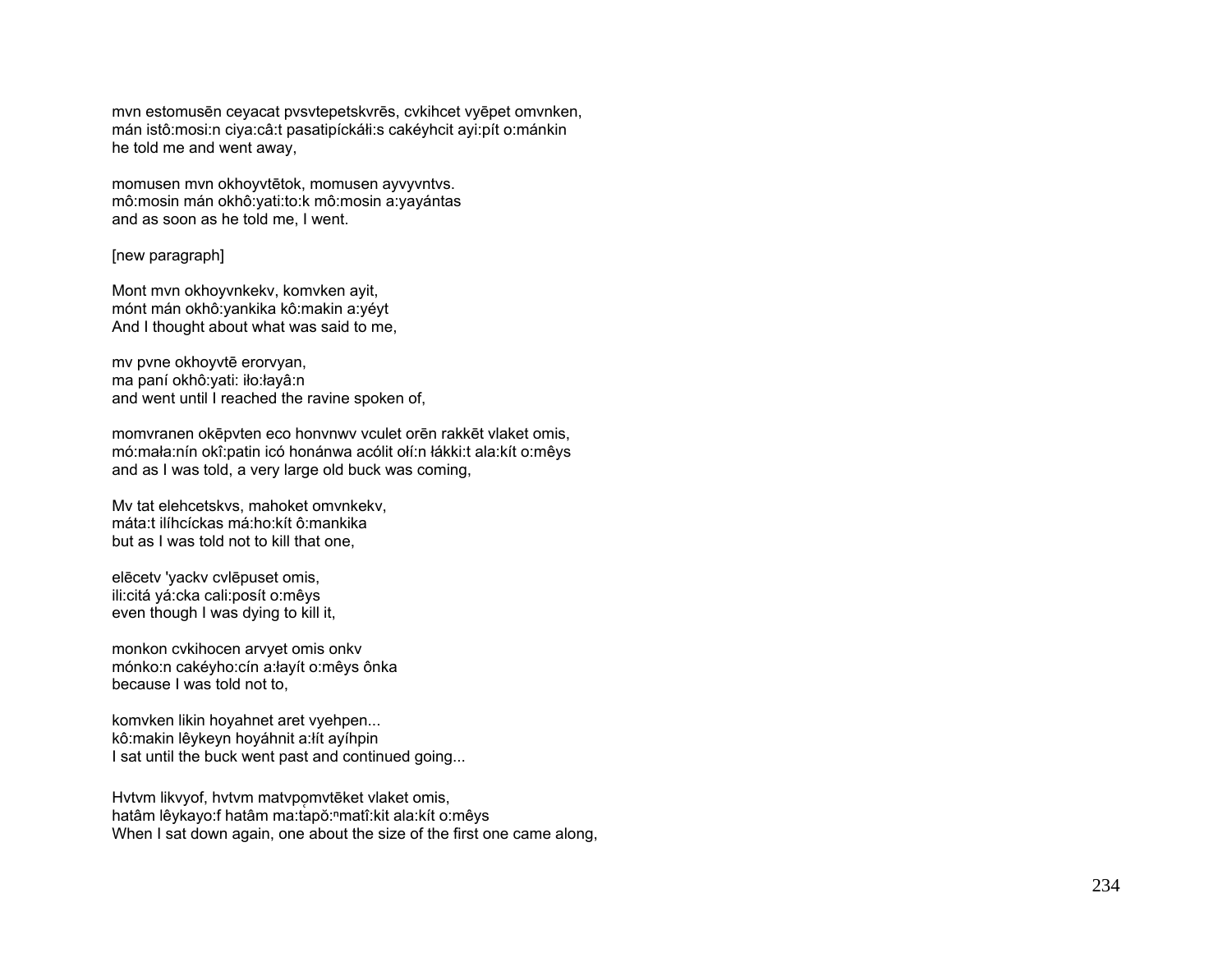Eco yicē esostan cutkuset vlvkvrēs. icó yeycí: íso:stâ:n cŏ:<sup>ⁿ</sup>tkosit alákáłi:s but I'd been told, The fourth deer that comes will be a small deer.

Mvn elēcetskvrēs! cvkicet okhoyen arvyet omekv, mán ilí:cíckáłi:s cakeycít ókho:yín a:łayít o:miká Kill that one!

em ehaket likin... im- ihâ:kit lêykeyn so I sat and waited...

Mv eco yicē esostat cutkusē vlvkvranē mahokvtē momepvranen okēpvten, ma icó yeycí: íso:stâ:t cŏ:<sup>n</sup>tkosi: alákała:ní: ma:hô:kati: mo:mipáła:nín okî:patin The fourth deer to come would be small, he had said,

momusen mv eco cųtkusat vm vlaken, momusen rahhit, resvwihket likvyof, mô:mosin ma icó cŏ:<sup>n</sup>tkosa:t am- ála:kín mô:mosin łáhheyt 'łisawéyhkit lêykayo:f and sure enough, the small deer came, and right away I shot it, brought it down, and as I was sitting there,

momusen yicepvranen okephoyvten... mô:mosin yeycipáła:nín okiphô:yatin they began to come as it had been said they would...

Yicaken, pvsatit, pvsatit, pvsatit, pvsatit momehcit, yéyca:kín pasa:téyt pasa:téyt pasa:téyt pasa:téyt momíhceyt And as they came I killed, and killed, and killed, and killed, and when I had finished,

mv pvne fackē ont, hatkē omen hahyit... ma paní fâ:cki: ônt hâ:tki: ô:min háhyeyt the ravine looked almost full, I had made the ravine look white...

Momusen Ta ̜yis omēs, komvken arit omvyisat, mô:mosin tă:<sup>n</sup>yeys o:mí:s kô:makin a:łéyt o:mayêysa:t Then I thought, This ought to be enough,

momusen vteloyēpit, omvlkvn vteloyehpit, mô:mosin atiloyî:peyt omălⁿkan atiloyíhpeyt and started gathering them, and gathering them all,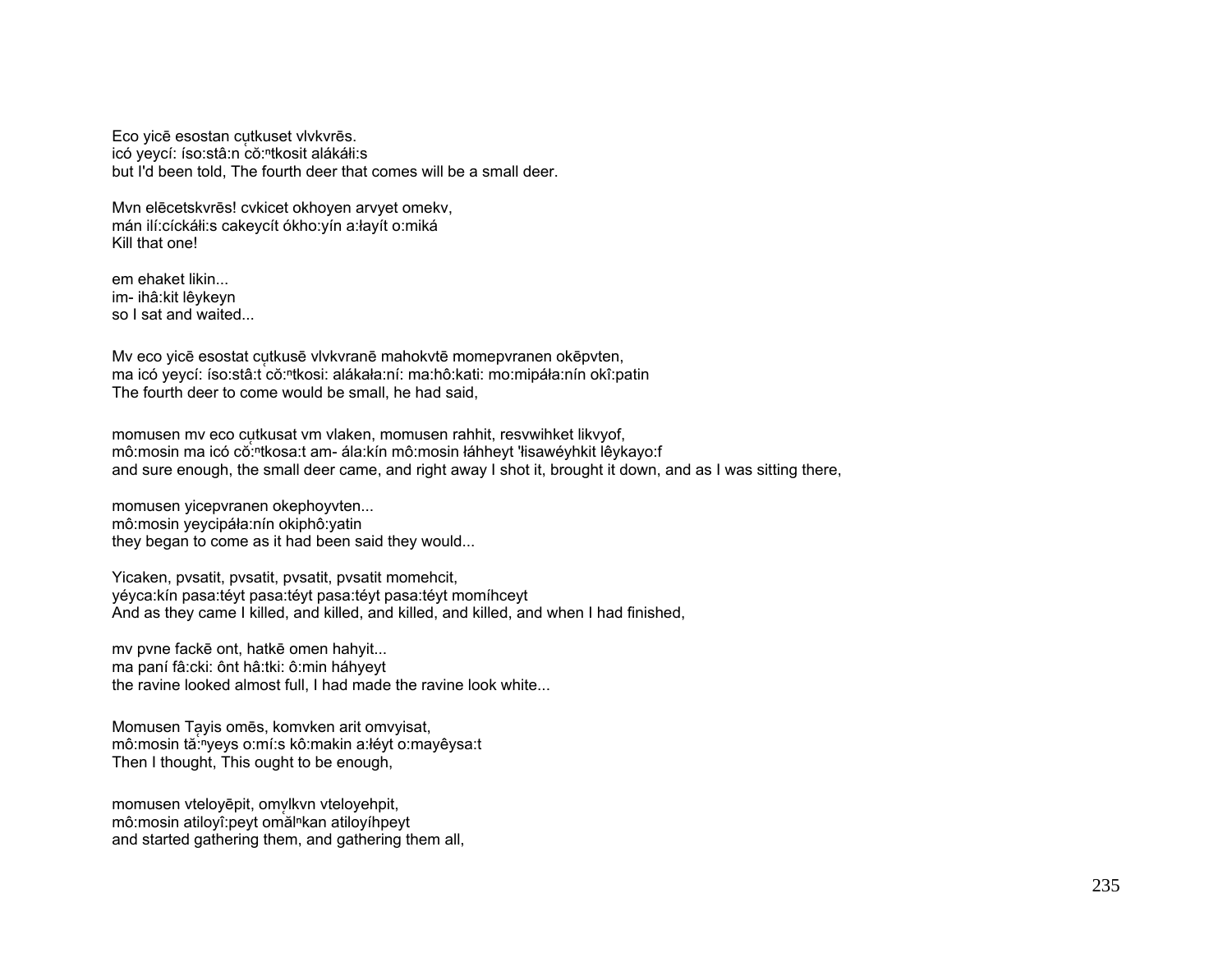hytym torofit, yfesit omyyis, hatâm toło: févt afi: sévt o: mayêys I dressed and skinned them.

mvo eco vfesety tis cykerrepeko ont 'sak-arvyof... maó icó afisitá-teys cakiłłipíko: ônt sákka:łayô:f but I didn't even know how to skin the deer as I was wandering around...

Momusen hytym my este eccy-kotakse ym ypalytē arē hēcyyytē hytym myn eroret okat, mô:mosin hatâm ma ísti icca-kotáksi am- ápa:latí: a:lí: hî:cayáti: hatâm mán iłô:łit o:kâ:t Then the person who had lent me the bow, the one I had seen before, came once more and said to me,

Eco celayety tis cekerresekot ometsken omeko? cykicen... icó cila: vitá-teys cikĭ: hłisiko: tô: míckin omíko: cakeycín You don't even know how to handle a deer, do you?

Cymomēt omēs. Eco tis elēcvyē onkot omēpet onky, camó: mi: t ô: mi: s icó-teys ili: cayí: ónko: t omî: pit onká That's true. As I have not been killing deer,

eco celayety tis, momet torofety, vfesety cykerrekot omepes, kicin... icó cila: yitá-teys mo: mít tołofitá afisitá cakíłłiko: t omí: pi: s keycéyn I don't know how to handle a deer, to dress it and skin it, I said...

Huerisat momusen aatet. hôyłeysa:t mô:mosin a:â:tit He stood awhile, and then he came forward

vlahket my eco lumhat vlahket... aláhkit ma icó lômha:t aláhkit to where the deer lay...

Hytehtys! mahket, ym vfēset avm pylatet momehcet... hatíhtas máhkit am- áfi:sít a:ám- pala:tít momíhcit Wait! he said, and skinned them for me and threw them to me...

Tokys. Vcayecepys, cykihcet vyehpen, tókas aca: vi: cipás caké y h cit a víh pin Now. Take care of them, he said to me as he departed,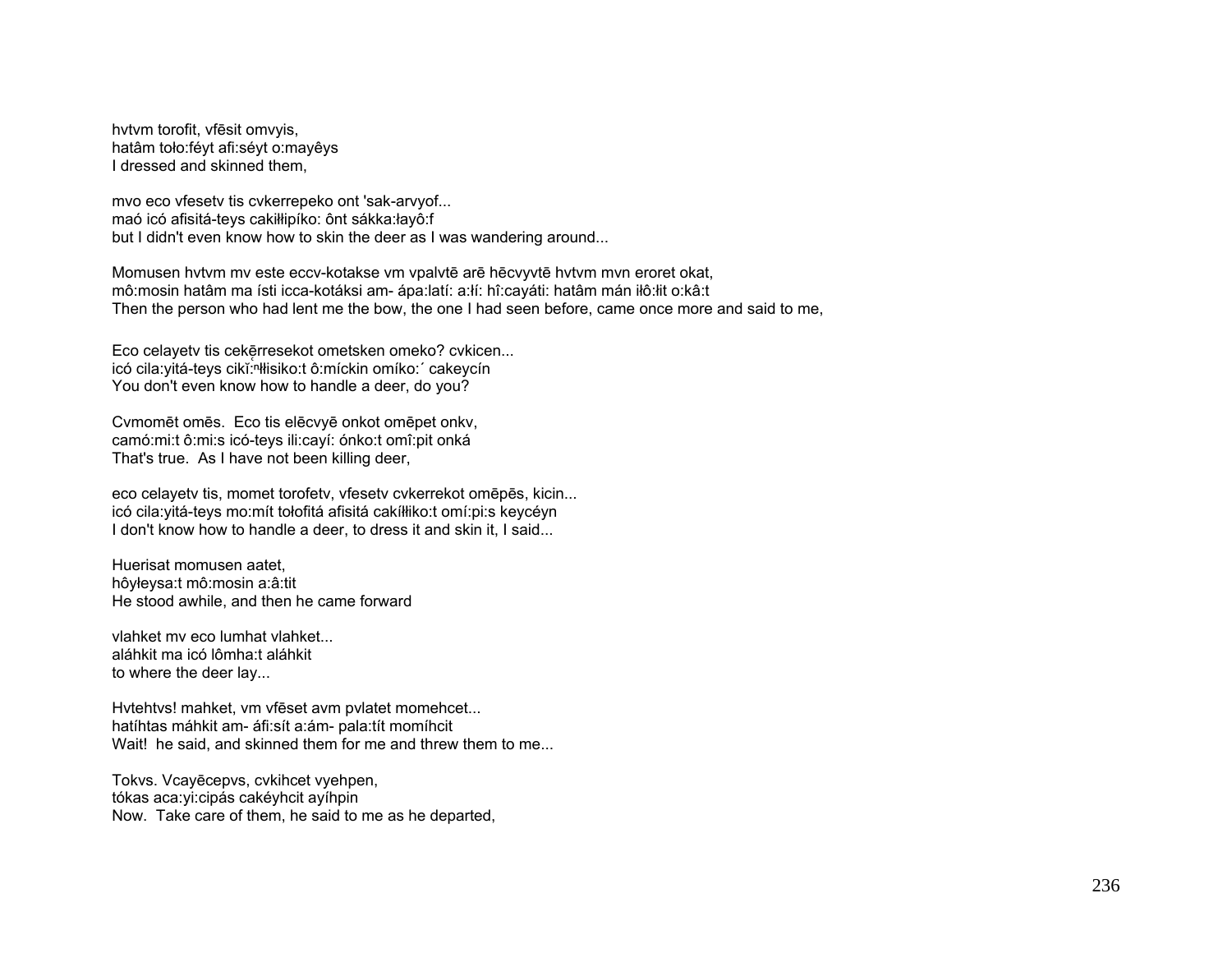momusen vcayēcēpit vrēpit omin... mô:mosin aca: yí: ci: pé yt ałĭ: <sup>n</sup>pe yt o: mé yn and then I started to secure them...

Momusen, Estofvn komat vyepetskvrēs, cvkihcet vyehpen... mô:mosin istó:fan ko:mâ:t ayípíckáłi:s cakéyhcit ayíhpin Then he said, You may leave anytime you want, and left...

Momusen eco-vpeswv tat vcayēcēpit omvyis, taklikit omvyvnket, mô:mosin ico-apíswa-ta:t aca:yí:ci:péyt o:mayêys taklêykeyt o:mayánkit Then I took care of my deer meat and stayed awhile,

vyehpvyētat omis, ayíhpayi:ta:t o:méys though I ought to have left,

puetake tis elvwakēton, vnhomechoyēn arit omvyvnkan omēkv komit omit... poytá:ki-teys ilawakí:ton anhomichoyí:n a:łéyt ó:mayánka:n o:mí:ka kô:meyt o:méyt since the children are hungry and [my mother-in-law] is angry with me, I thought...

Momusen em etetaketvn komit omit, mô:mosin im- itita:kitán kô:meyt o:méyt So I started to prepare,

mv eco-vpeswv vteloyēpit omvyisis... ma ico-apíswa atilo:yî:peyt o:mayêyseys gathering the deer meat...

Estomehcit vpeswv omvlehcit 'svyvko tayet wvnvyē poyit omvyis, istomíhceyt apíswa omalíhceyt sáyako: tâ:yit wanáyi: pô:yeyt o:mayêys I didn't know how I could take all the meat, though I had tied it all together,

sulkēt omēpekv, estvmahet vteloyvyat vpoket omēpen estaklikin... solnki:t omî:pika istamă: hit atílo:yayâ:t apô:kit omi:pín istaklêykeyn and there was so much, I had gathered and stacked so much, that I just sat there...

[new paragraph]

Hvtvm arvtet ervlakvntvs. hatâm a:łatít iłála:kántas Again the man came back.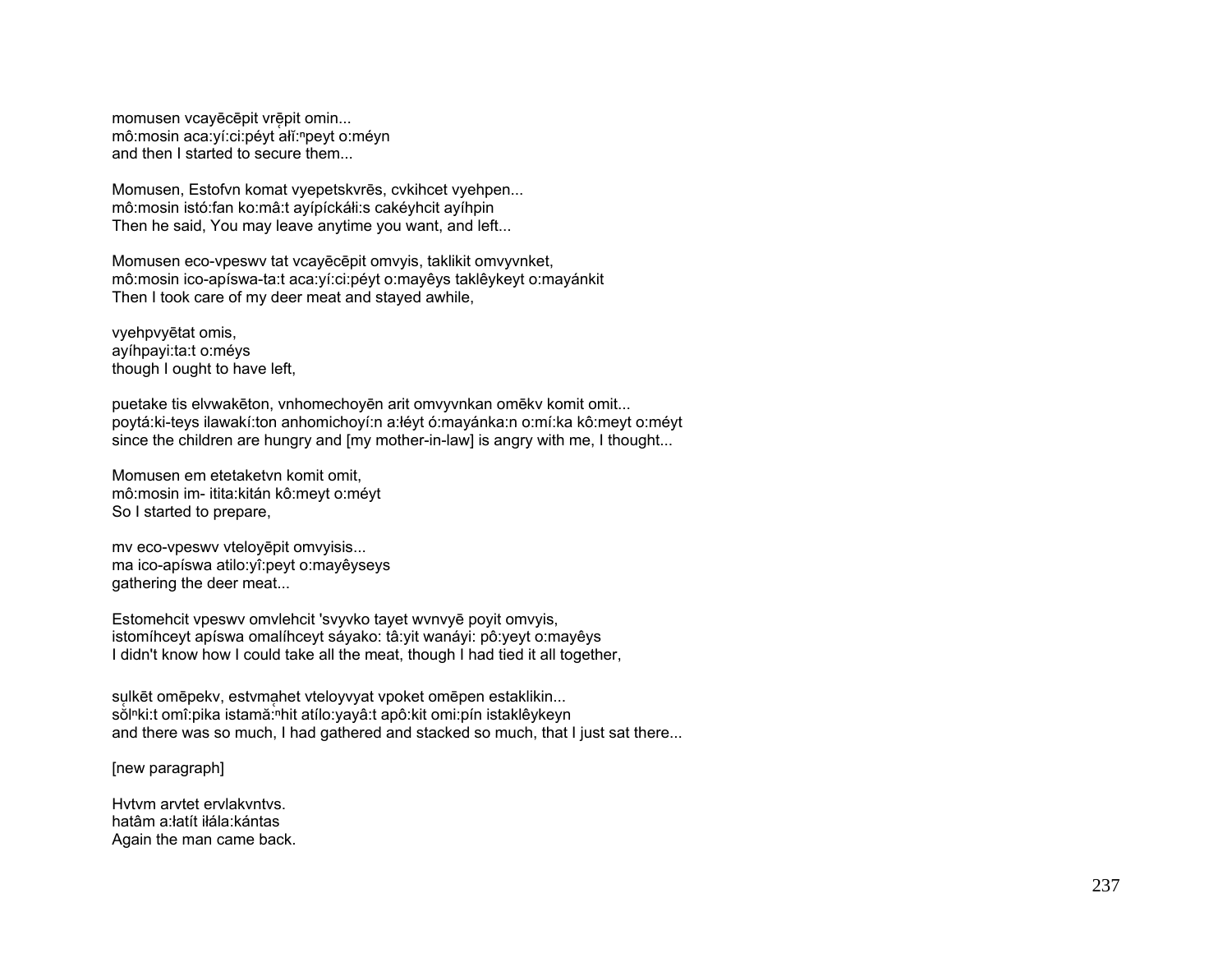Momet okat, Vyehpvyēs kontskeko? maken... mo:mít o:kâ:t ayíhpayi:s kónckiko:^ ma:kín Then he said, You aren't thinking of leaving, are you?

Vyehpvyēt os komit omisat, taklikit omis, kicin... ayíhpayi:t ó:s kô:meyt o:mêysa:t taklêykeyt o:méys keycéyn I thought I ought to be leaving but I'm just sitting around here, I said...

Momat, Estomehcet vpeswv 'svyvranetska? maken... mo:mâ:t istomíhcit apíswa sáyała:nícka:ˇ ma:kín But how are you going to take the meat? he asked...

Estomehcit 'svyetv kerrvkot estaklikit omis, kicin... istomíhceyt 'sayitá kíłłako:t istaklêykeyt o:méys keycéyn I don't know how I'm going to take it, that's why I'm still here...

Vpeswy celayety tis cekērresekot on omeko? maket omisat... apíswa cila: yitá-teys cikĭ: "łłisikot ô:n omíko: ma: kít o: mêysa: t You really don't know how to handle meat, do you? he asked...

Eco-hvrpen avm vpoyvs cē, mahken, ico-háłpin a:am- apó:yas cî: máhkin Put the deerskins over here for me, he said,

iem vpohyin... a:im- apóhyeyn and I put them there...

Eco-hvrpe hēren 'tohpvtapicet hēret vpohyet momehcet, ico-háłpi hĭ:<sup>n</sup>łin tohpatá:peycít hĭ:<sup>n</sup>łit apóhyit momíhcit He stacked the skins neatly on top of one another,

hytym vpeswyo matypomēcet hēren vpoyet ocet, hatâm apíswaó ma:tapó:mi:cít hǐ:<sup>n</sup>łin apo:yít o:cít then he stacked the meat the same way,

hē̥ren 'tohweteknēn vpoyēpet hē̞ren vm etetakuehcet... hĭ:<sup>n</sup>łin tohwitíkni:n apo:yî:pit hĭ:ʰłin am- itita:kóyhcit then he packed [the meat] tightly together and got it ready for me...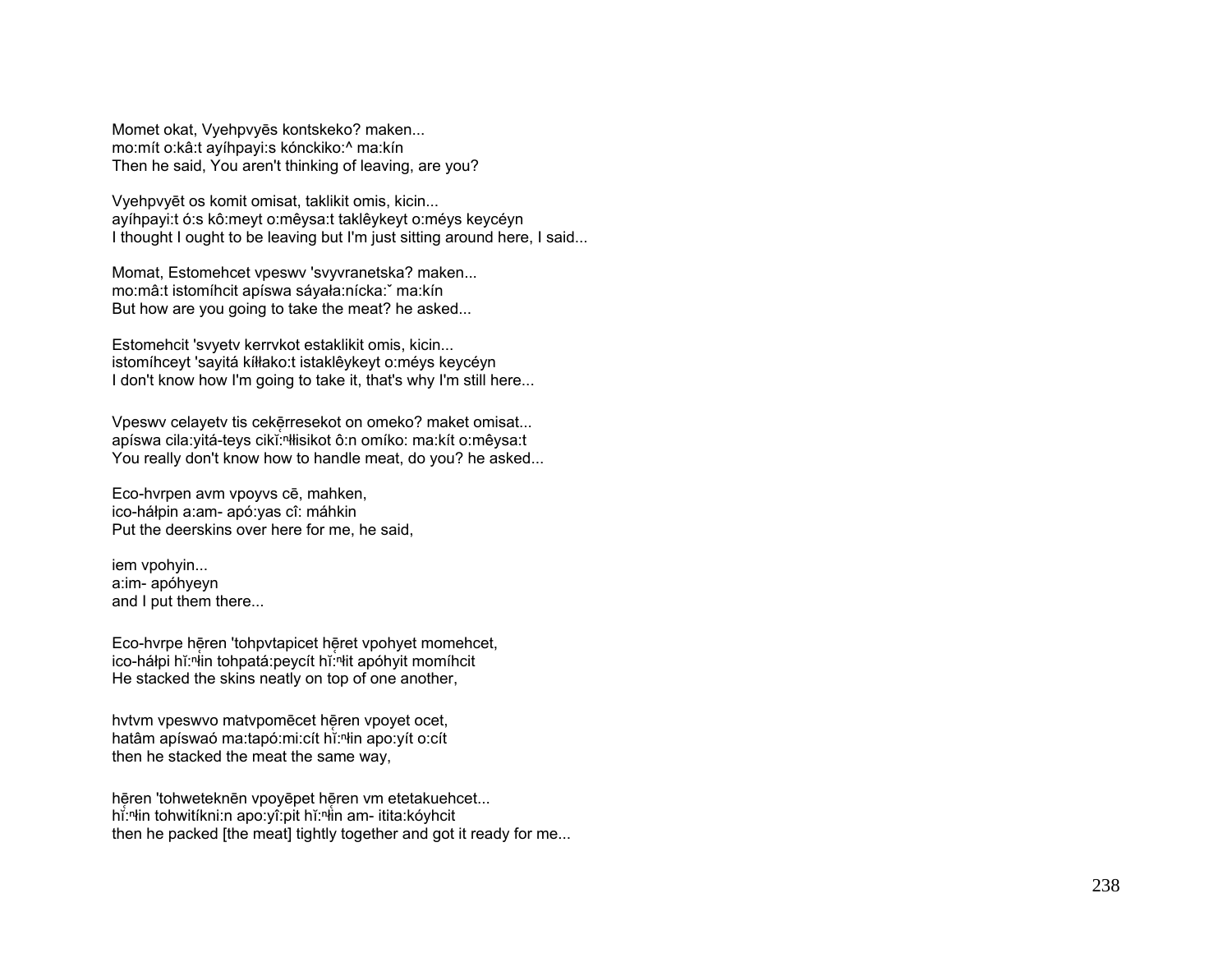Hokvs, maket, cutkusē etetakkvyusvkē tayusēn vnhahyen... hókas ma:kít cŏ:<sup>h</sup>tkosi: ititakkayósaki: tă:hyosi:n anháhyin Now, he said, and made small bundles that could be connected together...

Momusen, Eccv-fykyn aymes, mahken, iehmin, mô:mosin icca-fákan a:amís máhkin a:íhmeyn Then he said, Hand me the bowstring, and I gave it to him,

hēren 'svwynahyet, cutkusen vnhahyen... hi:<sup>n</sup>lin 'sawanáhyit cŏ:ntkosin anháhyin and he tied it securely, making it small for me...

Momusen, Tokvs, mahket, avntaklihcet okat, mô:mosin tókas máhkit a:antakléyhcit o:kâ:t Then he said, Now, and as he set it down for me, he said,

Yefulketskat, ayet cencuko eroretskat, 'yifolkícka:t a:yít cincokó iło:łícka:t When you go, you will keep going until you get to your house,

cuko ofv tokon takhvkēn min erohwvkehcet erecēyetskvrēs. cokó ó:fa tó:ko:n takhakí:n mêyn iłohwakíhcit iłicí:yíckáłi:s and lay your pack at the side rather than inside, and go in.

Moman cenhoktvlwy tat cenhomece heret mo:mâ:n cinhoktálwa-ta:t cinhomíci: hǐ:<sup>n</sup>it Now your mother-in-law is still very angry at you,

totky tempen taklikēpen eroretskyrēs. tó:tka tímpin takleykĭ:npin iłółíckáłi:s and will be sitting by the fire when you get there.

Mont okat, Vpeswuce estomusat vnheckusēt omisekv, eraēset, noricys, kicetskyrēs. mónt o:kâ:t apiswocí istŏ:<sup>n</sup>mosa:t anhíckosi:t ô:meysika iłá:i:sít nołéycas kéycíckáłi:s And you will say, I have gotten a little meat, so go get it and cook it, he said.

Momen myn cenhomecet, takliket omytetis, mo: mín mán cinhomíci: taklêykit ô: matí: teys And even though she is sitting there angry at you,